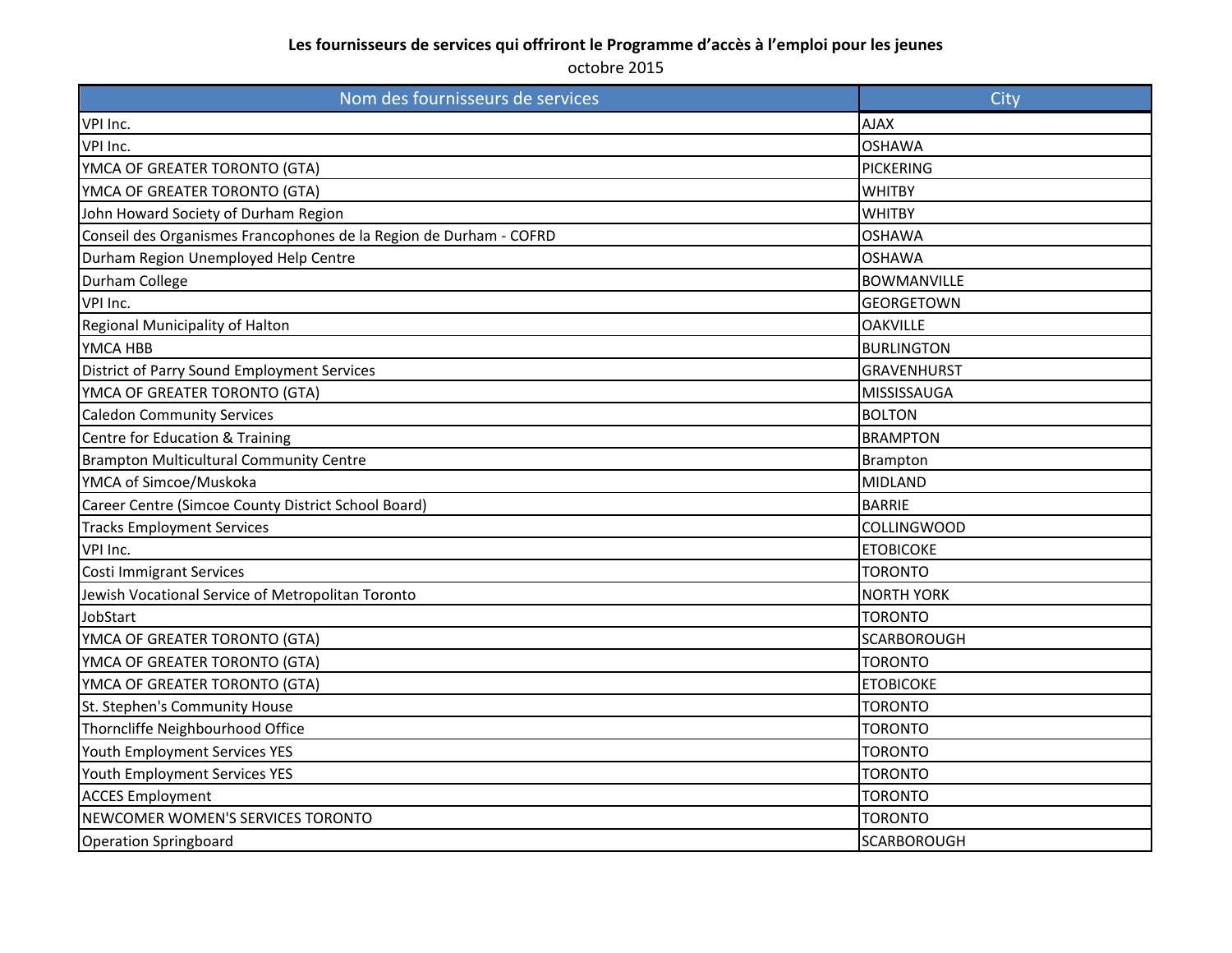| The Career Foundation                                           | <b>ETOBICOKE</b>     |
|-----------------------------------------------------------------|----------------------|
| Centre Francophone de Toronto                                   | <b>TORONTO</b>       |
| The Yonge Street Mission                                        | <b>TORONTO</b>       |
| <b>Tropicana Community Service Org</b>                          | <b>NORTH YORK</b>    |
| Polycultural Immigrant Community Services                       | Toronto              |
| YMCA OF GREATER TORONTO (GTA)                                   | <b>RICHMOND HILL</b> |
| Job Skills - Employment and Business Programs and Supports      | <b>KESWICK</b>       |
| 360kids                                                         | Markham              |
|                                                                 |                      |
| <b>Glengarry Inter-Agency Group</b>                             | ALEXANDRIA           |
| Job Zone d'emploi                                               | CORNWALL             |
| <b>VCCS Employment Services</b>                                 | <b>LINDSAY</b>       |
| John Howard Society of Kingston & District                      | <b>KINGSTON</b>      |
| <b>KEYS Community Employment Centre</b>                         | <b>KINGSTON</b>      |
| Services d'employabilité ACFOMI Employment Services             | <b>KINGSTON</b>      |
| The City of Ottawa                                              | <b>OTTAWA</b>        |
| Youth Services Bureau of Ottawa                                 | <b>OTTAWA</b>        |
| Youth Services Bureau of Ottawa                                 | <b>NEPEAN</b>        |
| Employment Planning & Counselling Peterborough                  | PETERBOROUGH         |
| Loyalist College                                                | Bancroft             |
| Loyalist College                                                | <b>BELLEVILLE</b>    |
| Career Edge                                                     | <b>BELLEVILLE</b>    |
| Algonquin College                                               | PERTH                |
| Career Edge                                                     | Napanee              |
| Watton Employment Services Inc.                                 | <b>COBOURG</b>       |
| Algonquin College                                               | <b>PEMBROKE</b>      |
| <b>Tyerman and Daughters Inc</b>                                | Eganville            |
| <b>Employment &amp; Education Centre</b>                        | <b>BROCKVILLE</b>    |
| La Cité collégiale                                              | Embrun               |
| Centre de services à l'emploi de Prescott-Russell               | <b>HAWKESBURY</b>    |
|                                                                 |                      |
| Sault College of Applied Arts & Technology                      | <b>Blind River</b>   |
| NORTH ALGOMA EMPLOYMENT HELP CENTRE                             | <b>WAWA</b>          |
| COCHRANE DISTRICT SOCIAL SERVICES ADMINISTRATION BOARD (CDSSAB) | <b>COCHRANE</b>      |
| NORTHERN COLLEGE OF APPLIED ARTS & TECHNOLOGY                   | <b>TIMMINS</b>       |
| <b>COLLÈGE BOREAL</b>                                           | <b>KAPUSKASING</b>   |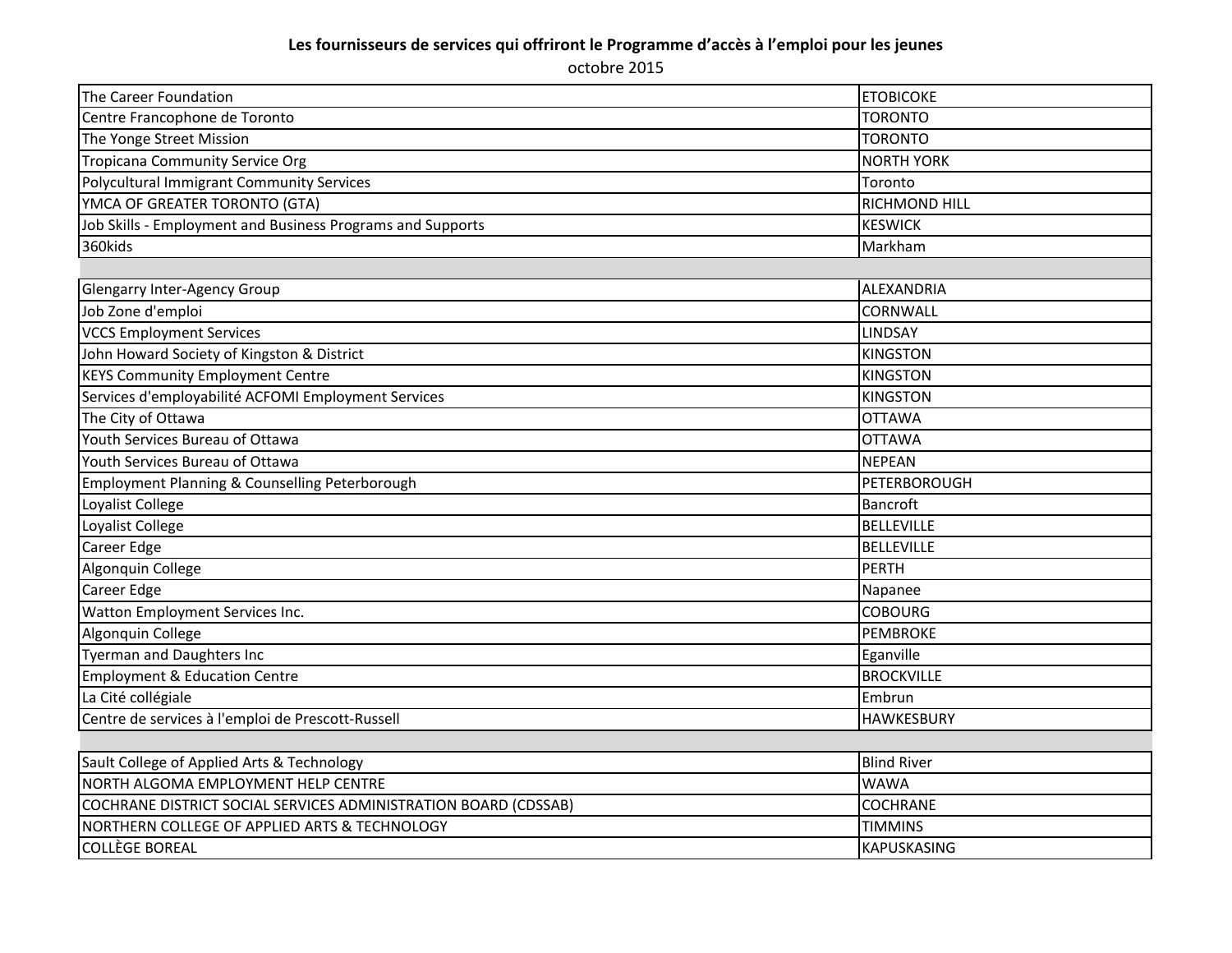| <b>COLLÈGE BOREAL</b>                                        | <b>TIMMINS</b>        |
|--------------------------------------------------------------|-----------------------|
| CENTRE DE CONSULTATION POUR L'EMBAUCHE DES JEUNES INC (CCEJ) | <b>HEARST</b>         |
| Mushkegowuk Council                                          | <b>MOOSONEE</b>       |
| Confederation College of Applied Arts & Technology           | <b>DRYDEN</b>         |
| Sioux-Hudson Employment Services                             | <b>SIOUX LOOKOUT</b>  |
| Red Lake Career & Employment Services                        | <b>RED LAKE</b>       |
| Lake of the Woods Employment Action Project Inc              | <b>KENORA</b>         |
| Cambrian College of Applied Arts & Technology                | <b>ESPANOLA</b>       |
| MANITOULIN-SUDBURY DISTRICT SERVICES BOARD                   | <b>CHAPLEAU</b>       |
| YES EMPLOYMENT SERVICES INC (NIPISSING)                      | <b>NORTH BAY</b>      |
| <b>COLLÈGE BOREAL</b>                                        | <b>STURGEON FALLS</b> |
| YMCA of Simcoe/Muskoka                                       | <b>PARRY SOUND</b>    |
| NORTHERN COMMUNITY DEVELOPMENT SERVICES                      | <b>FORT FRANCES</b>   |
| Atikokan Economic Development Corporation                    | <b>ATIKOKAN</b>       |
| Sault College of Applied Arts & Technology                   | Sault Ste Marie       |
| YMCA SUDBURY                                                 | <b>SUDBURY</b>        |
| YES Employment Services (Thunder Bay)                        | <b>THUNDER BAY</b>    |
| Confederation College of Applied Arts & Technology           | <b>MARATHON</b>       |
| More Than Words Employment Services                          | <b>GERALDTON</b>      |
| NORTHERN COLLEGE OF APPLIED ARTS & TECHNOLOGY                | <b>NEW LISKEARD</b>   |
| NORTHERN COLLEGE OF APPLIED ARTS & TECHNOLOGY                | <b>KIRKLAND LAKE</b>  |
|                                                              |                       |
| Grand River Employment & Training Inc.                       | <b>OHSWEKEN</b>       |
| <b>GRAND ERIE DISTRICT SCHOOL BOARD</b>                      | <b>BRANTFORD</b>      |
| St. Leonard's Community Services                             | <b>BRANTFORD</b>      |
| VPI Inc.                                                     | <b>WALKERTON</b>      |
| St Clair College of Applied Arts & Technology                | WALLACEBURG           |
| <b>GEORGIAN COLLEGE OF APPLIED ARTS AND TECHNOLOGY</b>       | ORANGEVILLE           |
| Fanshawe College of Applied Arts & Technology                | <b>AYLMER</b>         |
| Elgin-St Thomas Youth Employment Counselling Centre          | <b>ST THOMAS</b>      |
| Elgin-St Thomas Youth Employment Counselling Centre          | <b>WEST LORNE</b>     |
| Owen Sound Family YMCA                                       | <b>OWEN SOUND</b>     |
| Fanshawe College of Applied Arts & Technology                | <b>SIMCOE</b>         |
| St. Leonard's Community Services                             | <b>DUNNVILLE</b>      |
| Mohawk College of Applied Arts and Technology                | <b>HAMILTON</b>       |
| <b>COLLÈGE BOREAL</b>                                        | <b>HAMILTON</b>       |